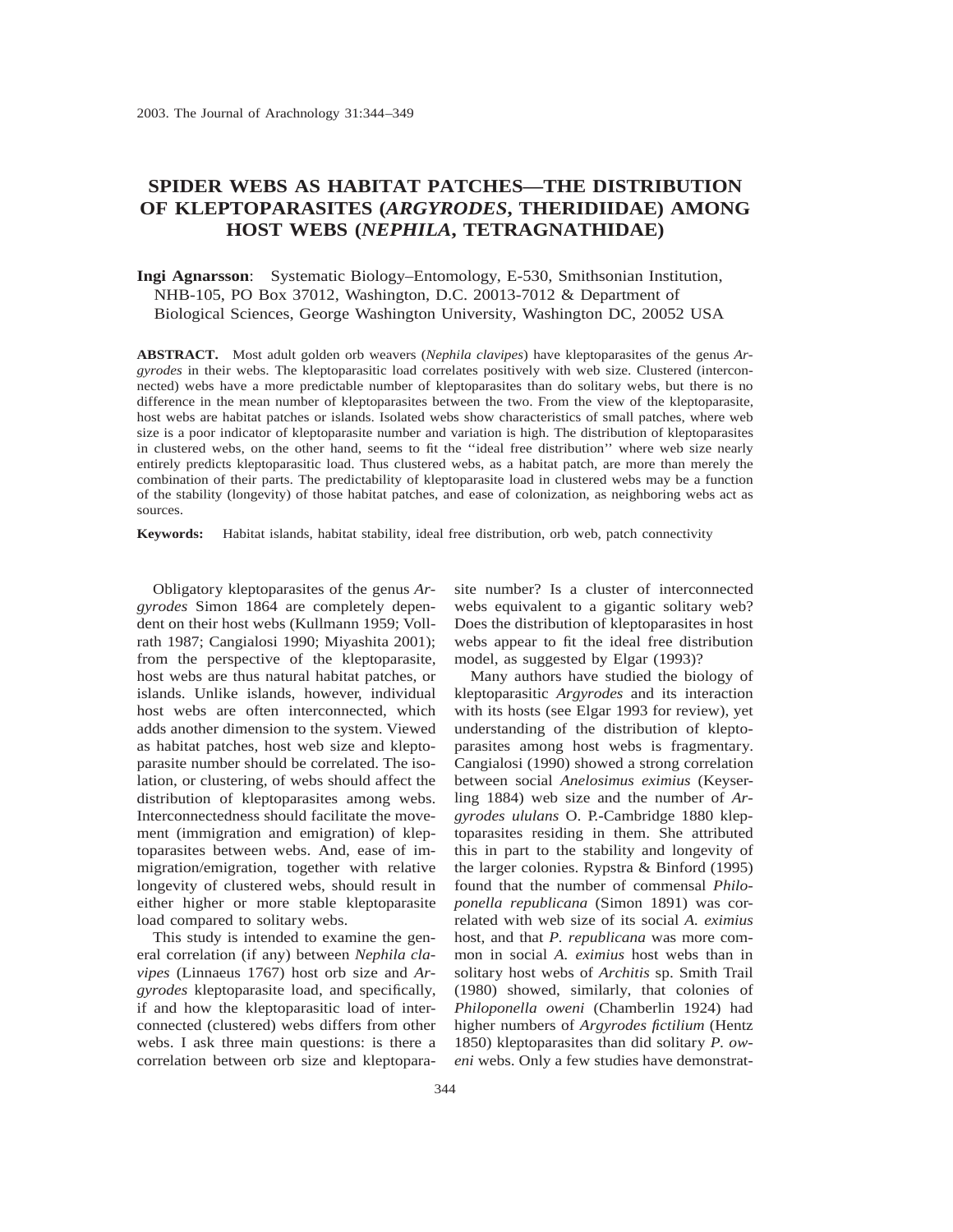ed such correlations in *Nephila* Leach 1815 webs. Robinson & Robinson (1973) found that adult *Nephila pilipes* (Fabricius 1793) had more kleptoparasites than did juveniles. Elgar (1989) showed a relationship between host size and kleptoparasitic load (note that host size and orb size are strongly correlated (Witt et al. 1968; Grostal & Walter 1999)), and that clustered webs suffered a higher parasitic load than did solitary webs of *N*. *edulis* (Labillardière 1799) in Australia. Grostal & Walter (1999) showed a weak correlation between *Nephila plumipes* (Latreille 1804) web size (also in Australia) and kleptoparasite number, but contrary to Elgar (1989), they found no special association between web aggregation and kleptoparasitic load.

This paper reports on *Argyrodes* kleptoparasites in the webs of a fourth *Nephila* species, *N*. *clavipes* (Linnaeus 1767)*,* in Costa Rica. I look at the data from a different angle (regression variance), and in light of these results I propose a reinterpretation of the results of previous studies.

#### **METHODS**

The study was undertaken during the dry season, over a seven day period in February 2001 at Cabo Blanco Absolute Reserve, and three day period in March 2002, in Manuel Antonio National Park, both in Puntarenas Province, on the pacific coast of Costa Rica. Both study sites are in fairly open coastal humid tropical forest. The area has approximately 1400 mm annual rainfall, spread mostly over May–September, but with a dry season between January and April. All observations and data collecting were made from 0900– 1700 h.

To assess the distribution of kleptoparasites among host webs, *N*. *clavipes* webs were located along trails and in the forest within the reserves. For every web encountered, I recorded the owner's size (body length in mm, excluding legs) and developmental status (adult/juvenile based on epigynal appearance), the orb size (height x width of orb in cm) and the number of kleptoparasites occupying each web, including its associated barrier web. Each orb was measured in the same way whether in a cluster or solitary. A web is classified as ''clustered'' if its structural threads attached to the threads of another *Nephila* web. Solitary webs are any webs that do not

physically touch other webs. The distance to the nearest web was not measured exactly, but was never less than one meter. I used linear regression to examine the relationship of web size and kleptoparasite numbers, both for the pooled data and for clustered and solitary webs separately. I used a preliminary model 'homogeneity of slopes' test to determine the homogeneity of the regression slopes. As homogeneity was rejected, an ANCOVA was not performed. To test if web size can explain kleptoparasite load equally in solitary and clustered webs I compared the variance of kleptoparasite load in clustered versus solitary webs, using a F-test. I used a t-test to compare the mean numbers of kleptoparasites per orb area between clustered and solitary webs.

I assigned a number to each of the *Nephila* webs encountered, thereby establishing a transect of webs which were then used for observations and experiments. Webs were chosen on this transect by randomly picking numbers, alternatively for the two parts of this study, without replacement (so that no single web could be involved in both experiments). To obtain basic information on the distribution of kleptoparasites *within* host webs, in particular during orb reconstruction, 15 *Nephila* webs were monitored over a 6 day period for a total of 40 observation hours. The data collected was not quantitative, I visited the chosen webs haphazardly, and noted the whereabouts (in barrier web or in orb) and movements of the kleptoparasites, and anecdotal information about the behavior of the kleptoparasites as well as their interaction with the host were also noted. To compare the rates of colonization in clustered and solitary webs, I removed kleptoparasites from 10 solitary and 10 clustered webs. If more than one web was chosen from a particular cluster, I removed the kleptoparasites of only a single web daily, consecutively over the six day period. I counted the number of kleptoparasites in these webs the day after their removal and calculated the difference in re-colonization rates using a two sample t-test.

Voucher specimens from this study are deposited in the arachnological collection of the National Museum of Natural History, Smithsonian Institution.

### RESULTS

I encountered 70 *Nephila* webs (48 solitary webs, 22 clustered, in a total of 7 clusters)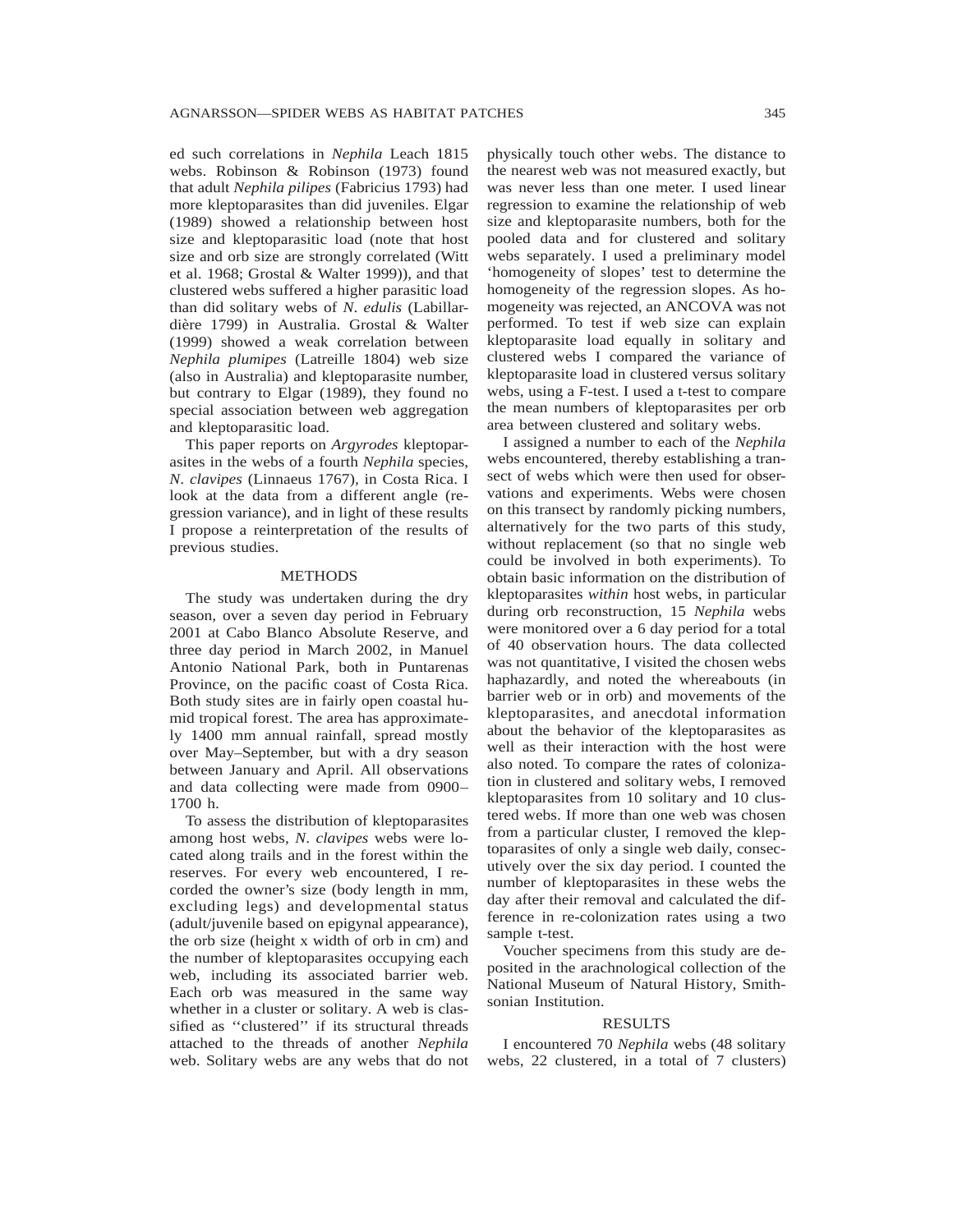

Figure 1.—Kleptoparasite load is correlated with web size in both solitary and clustered *Nephila clavipes* webs in Costa Rica. In clustered webs the number of kleptoparasites is nearly entirely linearly predicted by web size  $(r^2 = .94)$ . On the other hand, solitary webs have a highly variable number of kleptoparasites  $(r^2 = .29)$ .

containing close to 300 kleptoparasites. The orbs of solitary webs ranged in size from 0.015–0.56 m2, while the orbs of webs that were part of a cluster ranged from 0.015–0.77 m2. In either case, I found kleptoparasites only in webs larger than 0.04 m<sup>2</sup> (i.e. about 20  $\times$ 20 cm). The largest web encountered (90  $\times$ 80 cm, located in the center of a cluster) had the highest number of kleptoparasites, 18.

Two *Argyrodes* species were identified: *A. elevatus* Taczanowski 1873 of the ''*A. argyrodes*'' group and *A. caudatus* (Taczanowski 1874), of the ''*A. cancellatus*'' group (Exline & Levi 1962). Kleptoparasitic load increased with web size, pooling all data  $(r^2 = 0.61, F)$  $= 109.2$ , df  $= 68$ ,  $P < .001$ ,  $n = 70$ ) (Fig. 1). Looking at clustered and solitary webs separately, web size explained nearly all the variance in clustered webs ( $r^2 = 0.94$ ,  $F = 310.2$ , df = 20,  $P < .001$ ,  $n = 22$ ) but much less so in solitary webs  $(r^2 = 0.29, F = 19.8, df =$ 46,  $P < .001$ ,  $n = 48$ ). The homogeneity of the regression line slopes is rejected  $(S^2 =$ 42.506,  $F = 5.861$ , df = 1,  $P = 0.018$ ). The difference in variance in kleptoparasitic load in clustered  $(S^2 = 2.1)$  and solitary  $(S^2 = 9.5)$ webs is significant  $(F_{(2)_{20,46}} = 4.5, P < .01)$ . There was no difference in the mean number of kleptoparasites per web area between clustered (18.5 kleptoparasites/m<sup>2</sup>, SD = 13.3) and solitary (23.1 kleptoparasites/m<sup>2</sup>, SD  $=$ 26.4) webs  $(t = 0.77 \text{ df} = 68, P = 0.443)$ .

The kleptoparasites, when not foraging, spent most of their time in the host barrier web, which provides a haven outside the monitoring range of the host. In two instances *Nephila* orb reconstruction was observed and in both cases the kleptoparasites were observed maintaining an association with that particular host. As *Nephila* rebuilt its orb the kleptoparasites resided in the unaltered barrier web, and no emigration was observed in these two cases. The fresh orb was connected to the old barrier web, and after its completion the kleptoparasites rebuilt their association lines. Most of the kleptoparasites were only ever seen entering a single host web, even if that host web was connected to another. Yet, a few spiders did have silk lines leading to two host webs (counted only once and assigned to the nearest web), and thus could ''monitor'' more than one web at a time and forage in either (see also Whitehouse & Jackson 1993). All *Argyrodes* instars occurred in host webs, and both species were observed mating in the host bar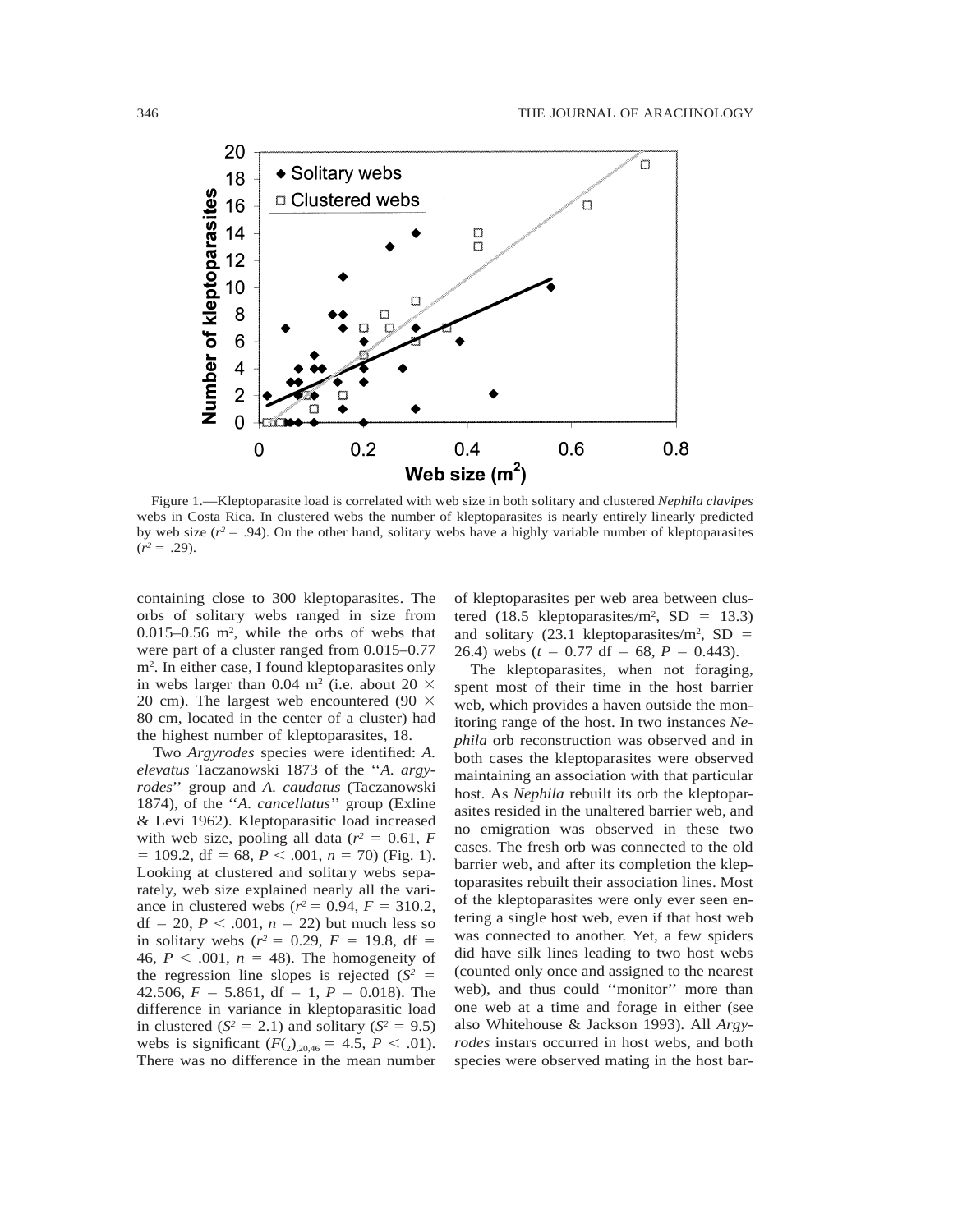rier web. *Argyrodes* egg sacs were found hanging from the *Nephila* barrier web.

A day after removal of kleptoparasites two of the 10 webs in clusters had three kleptoparasites, five webs had two and three webs had one, while seven of the 10 solitary webs had zero and three had one kleptoparasite, respectively. The re-colonization rates of clustered versus solitary webs differed  $(t = 5.737)$ df = 18,  $P < .001$ ).

#### **DISCUSSION**

As in *N. edulis* (Elgar 1989) and *N. plumipes* (Grostal & Walter 1999), the number of *Argyrodes* kleptoparasites correlates positively with web size in *N*. *clavipes* (Fig. 1). If in clusters, orb size explained nearly all variation in kleptoparasite number whereas if solitary, orb size explained much less of the variation. Although the regression slope of clustered webs is steeper, solitary webs did not have lower mean number of kleptoparasites (unlike *N. edulis*, see Elgar 1989).

Elgar (1993) suggested that the distribution of kleptoparasites among host webs in some cases seems to follow the 'ideal free distribution' (Milinski & Parker 1991). The ideal free distribution model states that for a given population size *k*, there exists a distribution of individuals such that the ''suitabilities'' derived from each habitat are equal and hence stable (Krebs 1994). If all individuals are "free" to move to alternate patches, then ''ideally'' each will find the place that maximizes its gain.

The results obtained here suggest that ideal free distribution may only be an appropriate model in the case of clustered webs. It seems that the parasite load for host webs in clusters has an optimal upper limit and the low variance in kleptoparasite numbers suggests that *N. clavipes* webs in clusters are generally near or at that limit. Miyashita (2001) demonstrated that in *Nephila clavata* L. Koch 1878 webs in Japan, the removal of *Argyrodes flavescens* (O. P.-Cambridge 1880) kleptoparasites resulted in a remarkably rapid influx of other individuals of that and another *Argyrodes* species. He interpreted this as evidence for strong inter- and intraspecific competition for limited host web space. Grostal & Walter (1999:557, fig. 4) also concluded that orb diameter imposed an upper limit on kleptoparasite numbers. Furthermore, clustered webs that were cleaned of kleptoparasites in this study regained them more rapidly than did solitary webs.

Kleptoparasites in web clusters can easily relocate to a web that provides more prey (i.e. the ideal free distribution). An ''extinction'' event (disappearance of a kleptoparasite) is short-lived because the neighboring webs act as sources. Web clusters are, in addition, relatively long lived habitat patches, increasing the probabilities of colonization by kleptoparasites. Solitary webs, on the other hand, are more like islands. They may first of all never reach an upper limit because they are relatively short lived, immigration is more stochastic, and they will experience higher rates of extinction (a solitary *Nephila* death will result in total extinction or emigration, whereas a *Nephila* death in a web cluster will result in only partial extinction/emigration from the cluster). Second, some solitary webs have a higher number of kleptoparasites per web area than any one in a cluster. This may be a result of a greater ''risk'' of emigrating from isolated webs and difficulties of finding new ones isolation makes reaching an ideal distribution harder.

Patch connectivity thus seems to be of great importance in the distribution of kleptoparasites among *Nephila* webs. A web cluster is not merely equivalent to a gigantic solitary web; it is rather a community of distinct webs, each potentially experiencing multiple extinctions and colonizations of kleptoparasites.

Grostal & Walter (1999) found their results to conflict with those of Elgar (1989) and suggested that the distribution of kleptoparasites might be more random than Elgar had concluded. The findings of this study agree with Elgar's (1989) that there is a difference in kleptoparasitic load of clustered and solitary webs. However, the difference seems to be one of stability, therefore comparing simply the mean number of kleptoparasites may not be sufficient to detect those differences. Neither Elgar nor Grostal & Walter considered the regression variance in host web occupation, and thus could not have discovered the patterns reported here. Furthermore, both the current study and that of Elgar were ''snapshots in time'', done over a period of a few days, whereas that of Grostal & Walter took place over different seasons. Vollrath (1987) and Higgins & Buskirk (1998) found large sea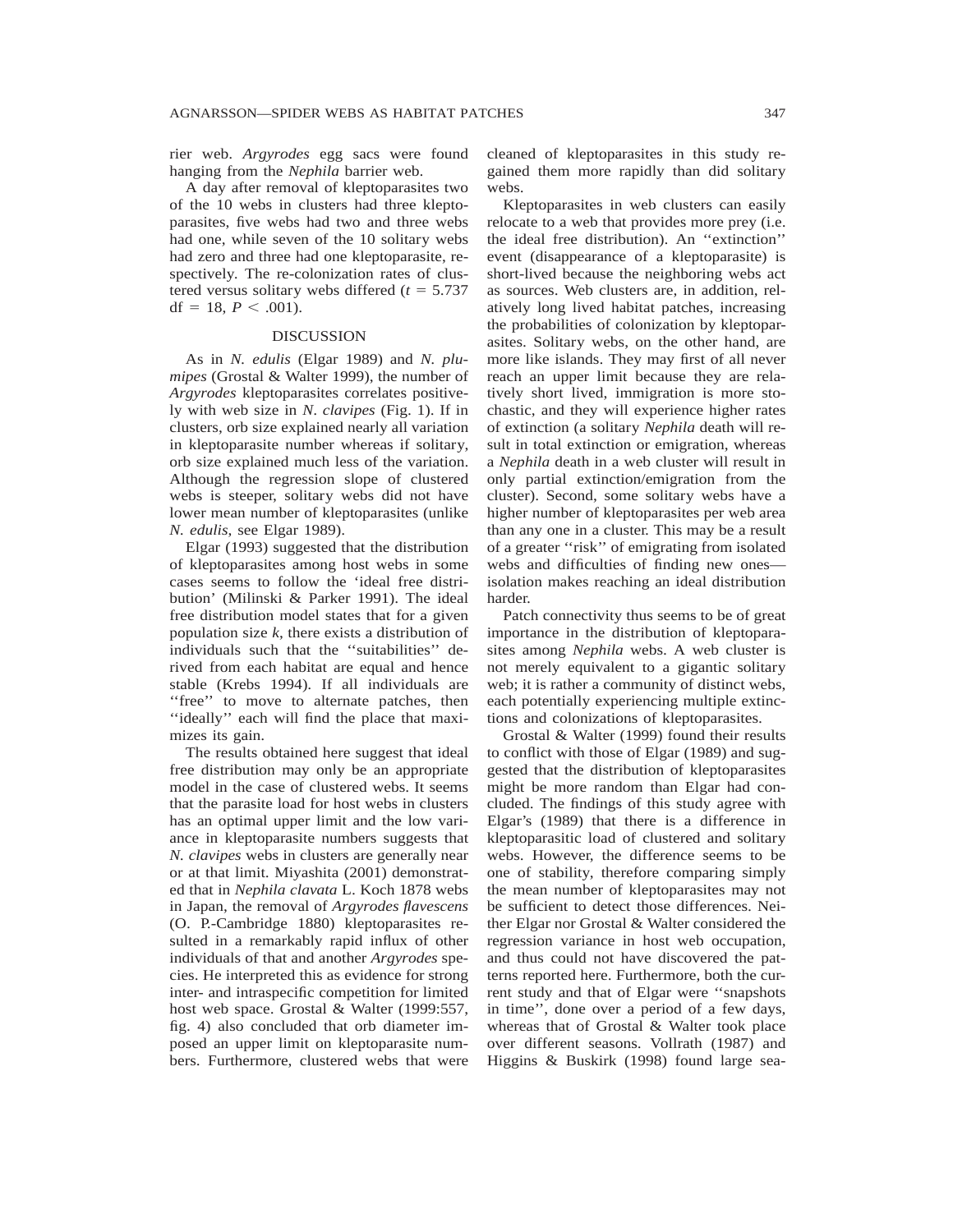sonal fluctuations in the population sizes of kleptoparasitic *Argyrodes* and their *Nephila* host. Pooling data from different seasons could easily obscure correlations between kleptoparasite load and web size at smaller time scales. Finally, the current study would predict a greater mean number of kleptoparasites in clustered webs if the majority of webs considered were large (see Fig.1). Elgar (1989) found a very low percentage of webs without kleptoparasites (one out of 92) and a high mean number of kleptoparasites per web (10, versus e.g. 4.2 in the current study) suggesting that his study may indeed have been biased towards larger webs. Thus, reanalysis of the data of these previous studies is likely to reveal more general and congruent patterns, the presumed conflict being more apparent than real.

The structural complexity and longevity of *Nephila* web clusters may explain, at least partially, the greater stability of kleptoparasite populations in them, versus the shorter lived solitary webs. A growing amass of evidence indicates that kleptoparasites greatly prefer complex, long-lived, webs (e.g. *Anelosimus* Simon 1891, *Argiope* Audouin 1826, *Cyrtophora* Simon 1864, *Diplura* C.L. Koch 1850, *Stegodyphus* Simon 1873*, Tengella* Dahl 1901 and *Nephila*), to simpler webs taken down frequently (see Elgar 1993 for review; Miyashita 2002). Given that *Argyrodes* kleptoparasites can significantly and detrimentally affect their hosts (Vollrath 1980; Rypstra 1981; Elgar 1989; Grostal & Walter 1997; Higgins & Buskirk 1998) it is tempting to speculate that frequent web renewal may represent an adaptation against kleptoparasitism. Cause and effect in this case may be hard to tease apart, as many other factors affect web duration (e.g. predation by sphecid wasps). The lack of kleptoparasites in ''daily webs'' seems nevertheless beneficial and further work might profitably explore the idea.

*Nephila* webs are not only insect snares, but also discrete habitat islands hosting a dynamic community of kleptoparasitic spiders dependent upon them. Available studies have all shown a correlation between patch (web) size and population size, and the current study shows an increase in population stability with patch connectivity—a cluster of small webs is a more predictable (stable) habitat patch than a large solitary web. These characteristics epitomize general ecological models, such as island biogeography (MacArthur & Wilson 1967) and metapopulation biology (Hanski 1999). In order to test such models, future studies should include additional factors, e.g. absolute distances between webs, number of webs per cluster, barrier web size, phenology of both host and kleptoparasites, and the patterns of migration between host webs. For such studies *Nephila* webs are ideal as both their relative longevity (thus habitat stability) (e.g. Wiehle 1927; Lubin 1983; Foelix 1996), and the extensiveness of their mesh-like barrier webs, may increase kleptoparasitism (Whitehouse 1988; Cangialosi 1990, 1997; Grostal & Walter 1999; Miyashita 2002). The barrier web provides a safe substrate for the kleptoparasites from which to monitor the host web (e.g. Vollrath 1979a, 1979b; Whitehouse 1986; Cangialosi 1990), it makes the orb three dimensional, which may facilitate group living (Krafft 1979; Agnarsson 2002), and it allows the kleptoparasites to stay associated with the host during orb reconstruction.

## ACKNOWLEDGMENTS

I would like to thank Laura May-Collado for assistance in the field and with data analyses. Jonathan A. Coddington, Gustavo Hormiga, Agnar Ingólfsson, Matjaž Kuntner, Tony Baumert, Jeremy Miller, and Laura May-Collado provided valuable comments on a version of the manuscript. I thank the editor Gail E. Stratton, and Ann L Rypstra and an anonymous reviewer for their detailed review, and invaluable constructive comments that greatly improved the paper. Support for this research was provided by a National Science Foundation grant to Gustavo Hormiga and Jonathan Coddington (DOEB 9712353), a Research Enhancement Fund grant from The George Washington University to G. Hormiga, the Smithsonian Neotropical Lowland grant to Jonathan A. Coddington, a Sallee Charitable Trust grant to Ingi Agnarsson and Matjaz Kuntner, and the USIA Fulbright Program. Further support was provided by the Smithsonian institution and Organization for Tropical Studies.

#### LITERATURE CITED

Agnarsson, I. 2002. On the relation of sociality and kleptoparasitism in theridiid spiders (Theridiidae,